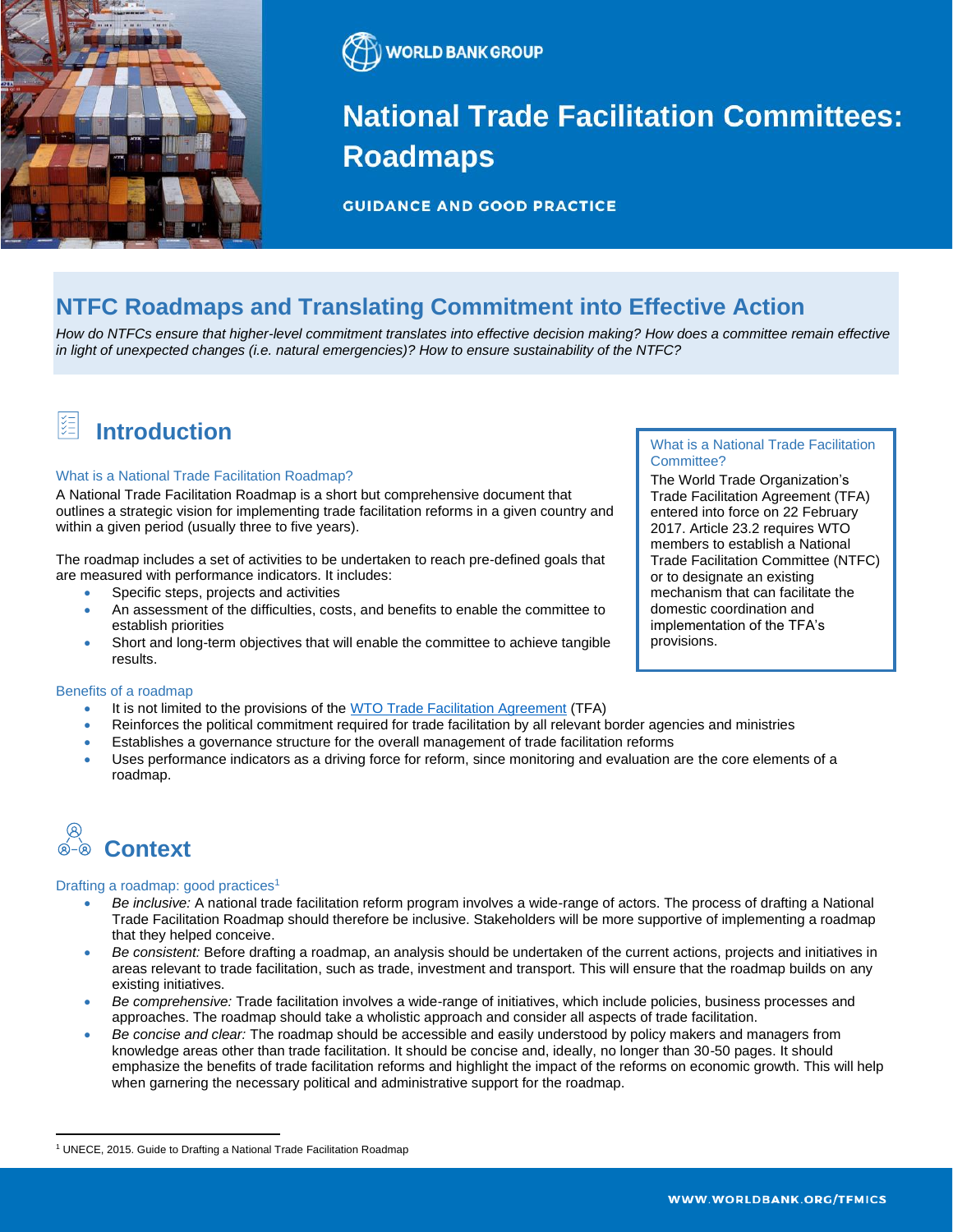- *Leave details for later:* The roadmap defines the main activities required to achieve strategic goals and how to measure performance. It will not define in detail how each activity will be implemented. This latter is left to project plans that are developed when the roadmap is in its implementation stage.
- *Use existing tools:* International organizations provide a wide range of tools that are useful when drafting a National Trade Facilitation Roadmap.

#### Roadmap elements

#### **Vision statement**

The objective of the vision statement is two-fold:

- 1. It provides guidance and direction for the reform process
- 2. It serves as inspiration and a source of motivation

The vision statement needs to be clear and concise, focusing on the 'what' and 'when', and not 'how'. It should describe benefits in a quantifiable form and provide clear timelines for deriving various benefits.

#### **Baseline**

The objective is to assess the current trade facilitation situation in the country and its deficiencies with regard to a desired to-be situation. The to-be situation is often designed by international best practice such as the WTO Trade Facilitation Agreement, the WCO Kyoto Convention or best practices from other countries. It often includes desk research, a gap analysis, consultations and interviews, and a business process analysis.

#### **Goals**

The goals design the future outcomes that need to be achieved. Each goal contributes to the achievement of the vision statement.

#### **Activities**

An activity is a specific initiative or project that will implement a trade facilitation instrument or solution.

- *Timelines:* Discuss changes in timeline for some activities specified in the initial TFA report and subsequent NTFC discussions.
- *Initial actions for working groups:* Each working group should begin with a position paper. The position papers are then considered by the NTFC and outline the next steps for implementation.
- *Position papers set out:* A starting position (current legislation, resources, practices, etc.) and the reforms required (potential timeframes, resources, etc).

#### **Project design and initiatives**

Project design elements typically include:



It is important to note that different projects may be carried out in parallel or staggered depending on their complexity and the number of agencies involved.

#### **Monitoring**

Measuring the performance of trade facilitation reforms is important. Indicators are designed to track reform implementation and typically show a reduction in customs physical inspections, elimination of unnecessary documents, automation of manual processing steps, and consequent reduction of clearance times. Performance indicators should be built into the roadmap to track reform implementation.